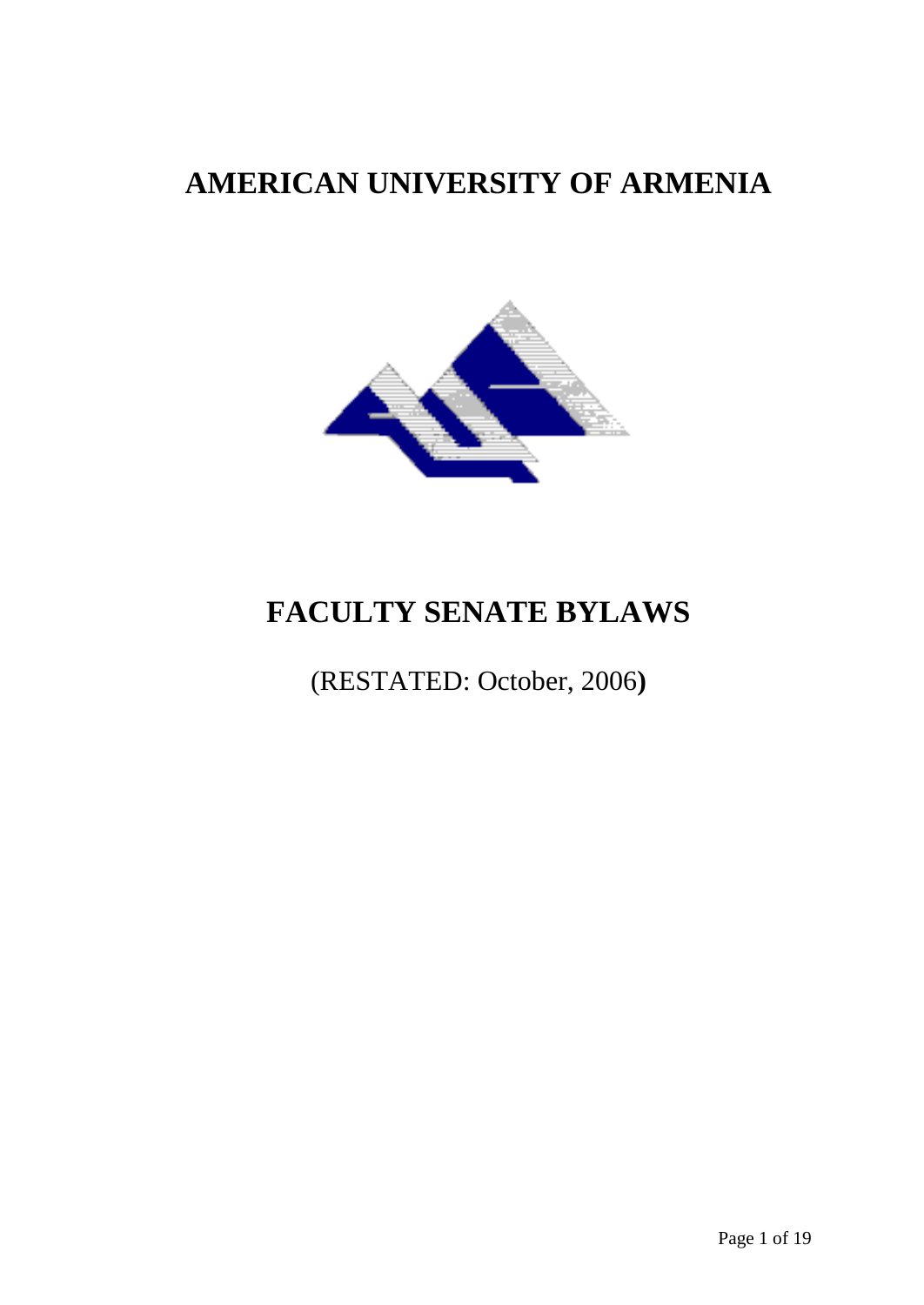## **Table of Content**

| 1. |        |          |  |
|----|--------|----------|--|
| 2. |        |          |  |
|    | 2.1.   |          |  |
|    | 2.2.   |          |  |
|    | 2.3.   |          |  |
| 3. |        |          |  |
|    | 3.1.   |          |  |
|    | 3.2.   |          |  |
|    | 3.3.   |          |  |
|    | 3.4.   |          |  |
| 4. |        |          |  |
|    | 4.1.   |          |  |
|    | 4.1.1. |          |  |
|    | 4.1.2. |          |  |
|    | 4.1.3. |          |  |
|    | 4.1.4. |          |  |
|    | 4.1.5. |          |  |
|    | 4.2.   |          |  |
|    | 4.2.1. |          |  |
|    | 4.2.2. |          |  |
|    | 4.2.3. |          |  |
|    | 4.2.4. |          |  |
|    | 4.2.5. |          |  |
|    |        | 4.2.5.1. |  |
|    | 4.2.6. |          |  |
|    | 4.3.   |          |  |
| 5. |        |          |  |
|    | 5.1.   |          |  |
|    | 5.2.   |          |  |
|    |        | 5.2.1.   |  |
|    | 5.2.2. |          |  |
|    | 5.3.   |          |  |
|    |        |          |  |
|    | 5.5.   |          |  |
| 6. |        |          |  |
|    | 6.1.   |          |  |
|    | 6.1.1. |          |  |
|    | 6.1.2. |          |  |
|    | 6.1.3. |          |  |
|    | 6.1.4. |          |  |
|    | 6.2.   |          |  |
|    | 6.2.1. |          |  |
|    | 6.2.2. |          |  |
|    | 6.3.   |          |  |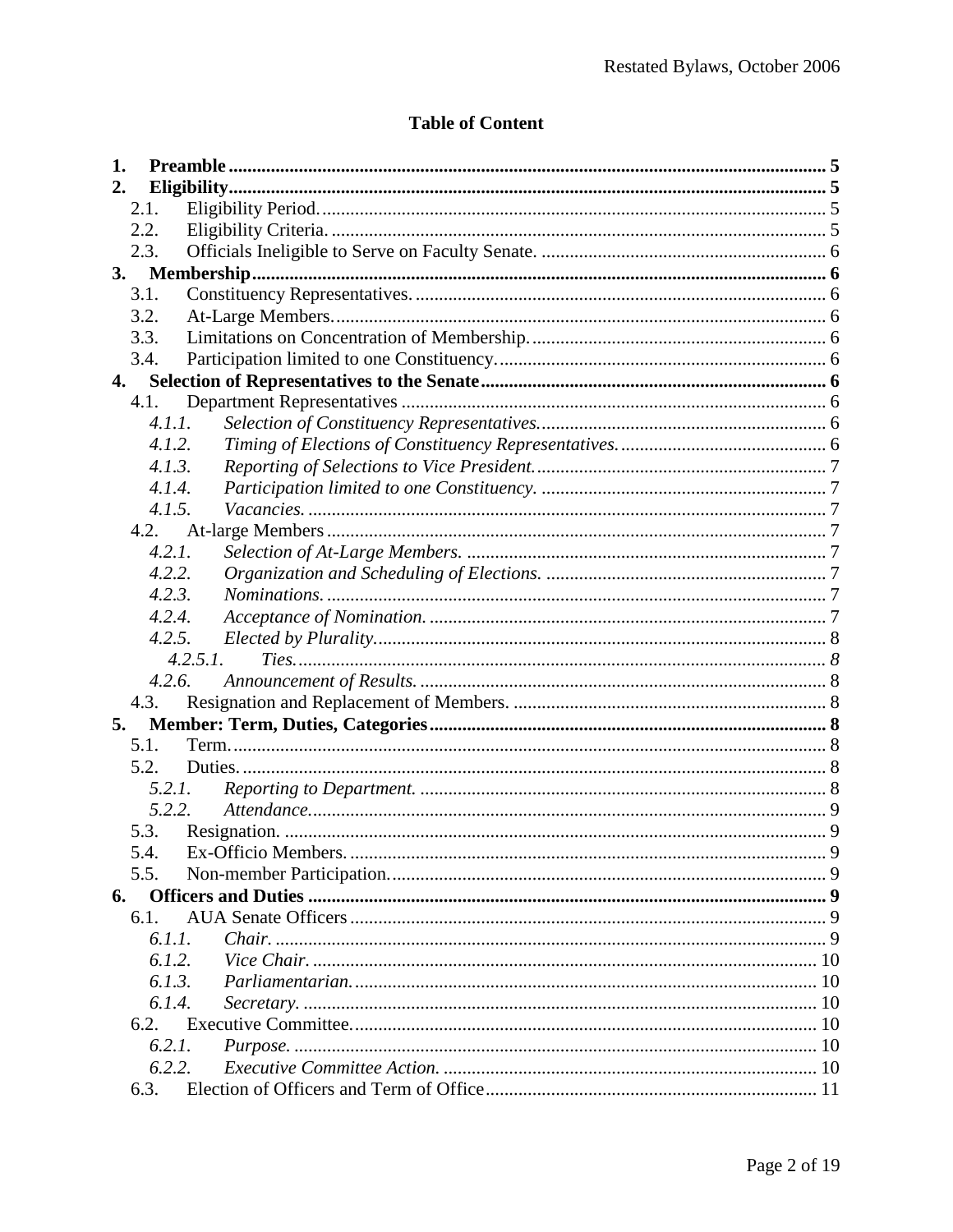| 6.3.1.    |                                                                                |  |
|-----------|--------------------------------------------------------------------------------|--|
| 6.3.2.    |                                                                                |  |
|           |                                                                                |  |
| 6.4.1.    |                                                                                |  |
| 6.4.2.    |                                                                                |  |
| 7.        |                                                                                |  |
| 7.1.      |                                                                                |  |
| 7.1.1.    |                                                                                |  |
| 7.1.2.    |                                                                                |  |
| 7.1.3.    |                                                                                |  |
| 7.1.4.    |                                                                                |  |
| 7.2.      |                                                                                |  |
| 7.2.1.    |                                                                                |  |
| 7.2.2.    |                                                                                |  |
| 7.2.3.    |                                                                                |  |
| 7.2.4.    |                                                                                |  |
| 7.2.5.    |                                                                                |  |
| 7.3.      |                                                                                |  |
| 7.3.1.    |                                                                                |  |
| 7.3.2.    |                                                                                |  |
| 8.        |                                                                                |  |
| 8.1.      |                                                                                |  |
| 8.2.      |                                                                                |  |
| 8.3.      |                                                                                |  |
| 8.4.      |                                                                                |  |
| 8.5.      |                                                                                |  |
| 8.6.      |                                                                                |  |
| 8.7.      |                                                                                |  |
| 9.1.      |                                                                                |  |
| 9.2.      |                                                                                |  |
| 9.3.      |                                                                                |  |
|           |                                                                                |  |
| 10.1.     |                                                                                |  |
| 10.1.1.   |                                                                                |  |
| 10.1.2.   |                                                                                |  |
| 10.2.     |                                                                                |  |
| 10.2.1.   |                                                                                |  |
| 10.2.2.   |                                                                                |  |
| 10.2.3.   |                                                                                |  |
|           | 11. Standing Committees and Other Groups Subordinate to the Faculty Senate  16 |  |
| 11.1.     |                                                                                |  |
| 11.1.1.   |                                                                                |  |
| 11.1.1.1. |                                                                                |  |
| 11.1.2.   |                                                                                |  |
| 11.2.     |                                                                                |  |
|           |                                                                                |  |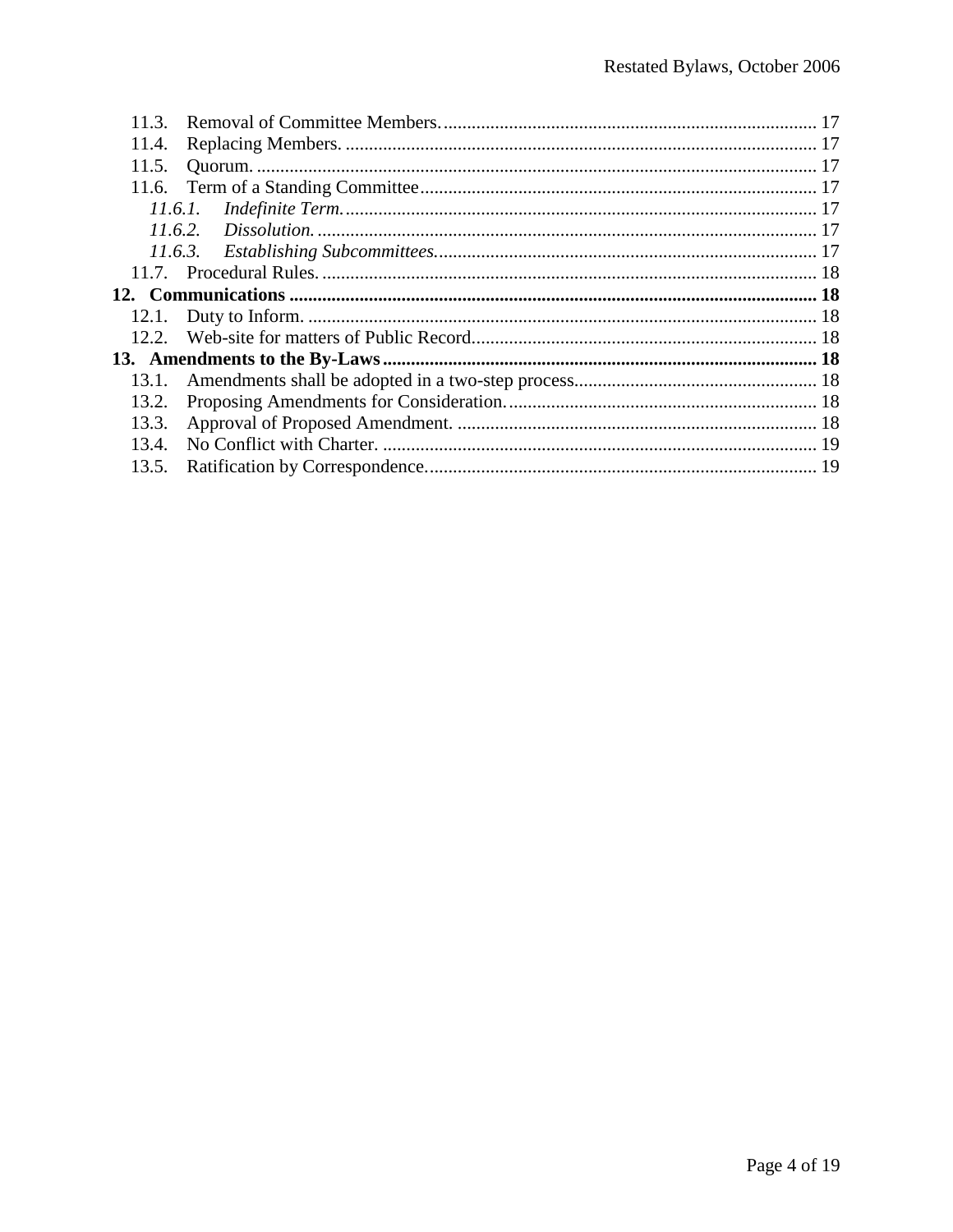## <span id="page-4-0"></span>**1. Preamble**

The Faculty Senate of the American University of Armenia is an elected deliberative body whose primary purpose is to represent the AUA faculty to the University administration, to the Board of Trustees and to other parties as may be appropriate or necessary.

The Faculty Senate Charter was approved by the Board of Trustees March 12, 2004 and states that the Faculty Senate shall be a representative body of all AUA faculty holding the ranks of Professor or Lecturer, including those faculty with Adjunct or Visiting status.

## *Charter*

*The Faculty Senate is vested with broad responsibility for deliberating and advising on University policies. The Faculty Senate is authorized to recommend to the President policies pertaining to courses, curriculum, and degree requirements, while the Board of Trustees retains final authority over the establishment of new degree programs. The Faculty Senate is further authorized to recommend to the President policies pertaining to student admissions and conduct and to advise on criteria for faculty appointments, standards of conduct, and welfare.* 

*The Faculty Senate shall organize itself, choose its officers and its mode of deliberation, and select its method of voting in such manner as it may determine, in accordance with these By-Laws.*

*The Faculty Senate shall call a general assembly of the entire AUA faculty at least once each academic year and preferably once each quarter. All AUA faculty shall be invited to participate in such general assemblies and to actively participate in the deliberation of matters that are on the agenda of the general assembly.* 

(Headings are for convenience only and shall not effect the interpretation of these By-Laws).

## <span id="page-4-1"></span>**2. Eligibility**

## <span id="page-4-2"></span>2.1. Eligibility Period.

Eligibility to serve as a member of the Faculty Senate shall be determined anew for each faculty member each academic year. Eligibility criteria must be met during the faculty member's proposed year of service in the Faculty Senate.

## <span id="page-4-3"></span>2.2. Eligibility Criteria.

To be eligible for membership in the Faculty Senate, a faculty member must (a) teach for at least one academic term in a master's program, and (b) either be a full-time member of the faculty who is on campus during the entire academic year or be an adjunct or visiting faculty member who is in residence in Armenia during the full academic year.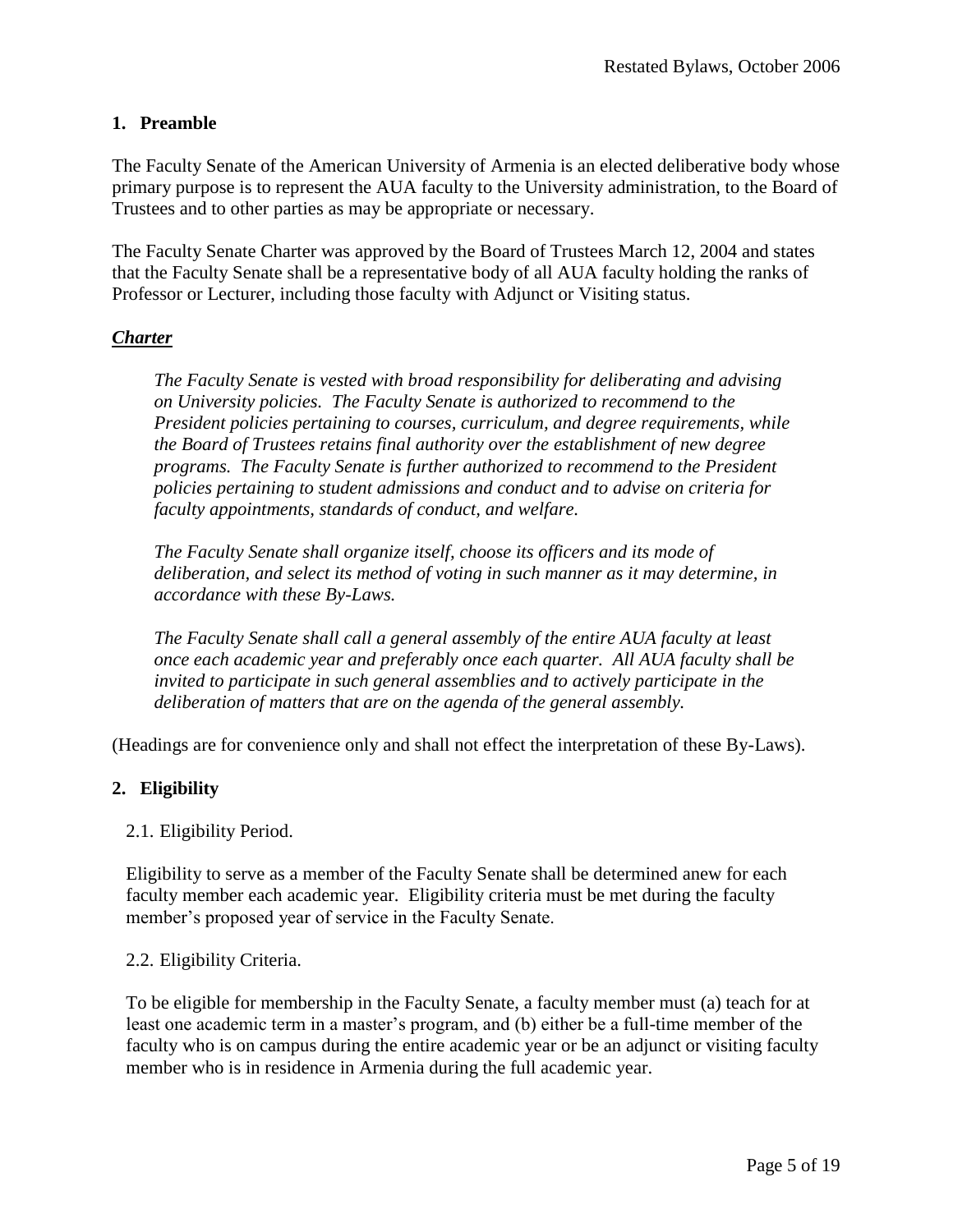<span id="page-5-0"></span>2.3. Officials Ineligible to Serve on Faculty Senate.

The President of the University, those holding the title of Vice President, and those holding the title of Provost, are not eligible for membership in the Faculty Senate.

## <span id="page-5-1"></span>**3. Membership**

<span id="page-5-2"></span>3.1. Constituency Representatives.

Each college, department, or school (hereinafter "Department") that awards one or more master's degrees shall send two members to the Faculty Senate.

<span id="page-5-3"></span>3.2. At-Large Members.

In addition to these members, two at-large members shall be elected to the Faculty Senate. These two at-large members shall be selected from among faculty who meet the eligibility requirements for membership on the Faculty Senate. These two at-large members shall be elected by all members of the faculty who are eligible for membership on the Faculty Senate.

<span id="page-5-4"></span>3.3. Limitations on Concentration of Membership.

No more than three members of a single Department may serve concurrently as members of the Faculty Senate. This limitation does not apply to membership on bodies that are subordinate to the Faculty Senate, such as Standing Committees or Working Groups.

<span id="page-5-5"></span>3.4. Participation limited to one Constituency.

Faculty with appointments in more than one college, department, or school may be candidates in and be elected to represent only one such unit.

#### <span id="page-5-6"></span>**4. Selection of Representatives to the Senate**

<span id="page-5-8"></span><span id="page-5-7"></span>4.1. Department Representatives

*4.1.1. Selection of Constituency Representatives.* 

If the number of eligible faculty in a Department exceeds the number of Faculty Senate members to which it is entitled, then the eligible faculty of such unit shall organize a selection process.

<span id="page-5-9"></span>*4.1.2. Timing of Elections of Constituency Representatives.*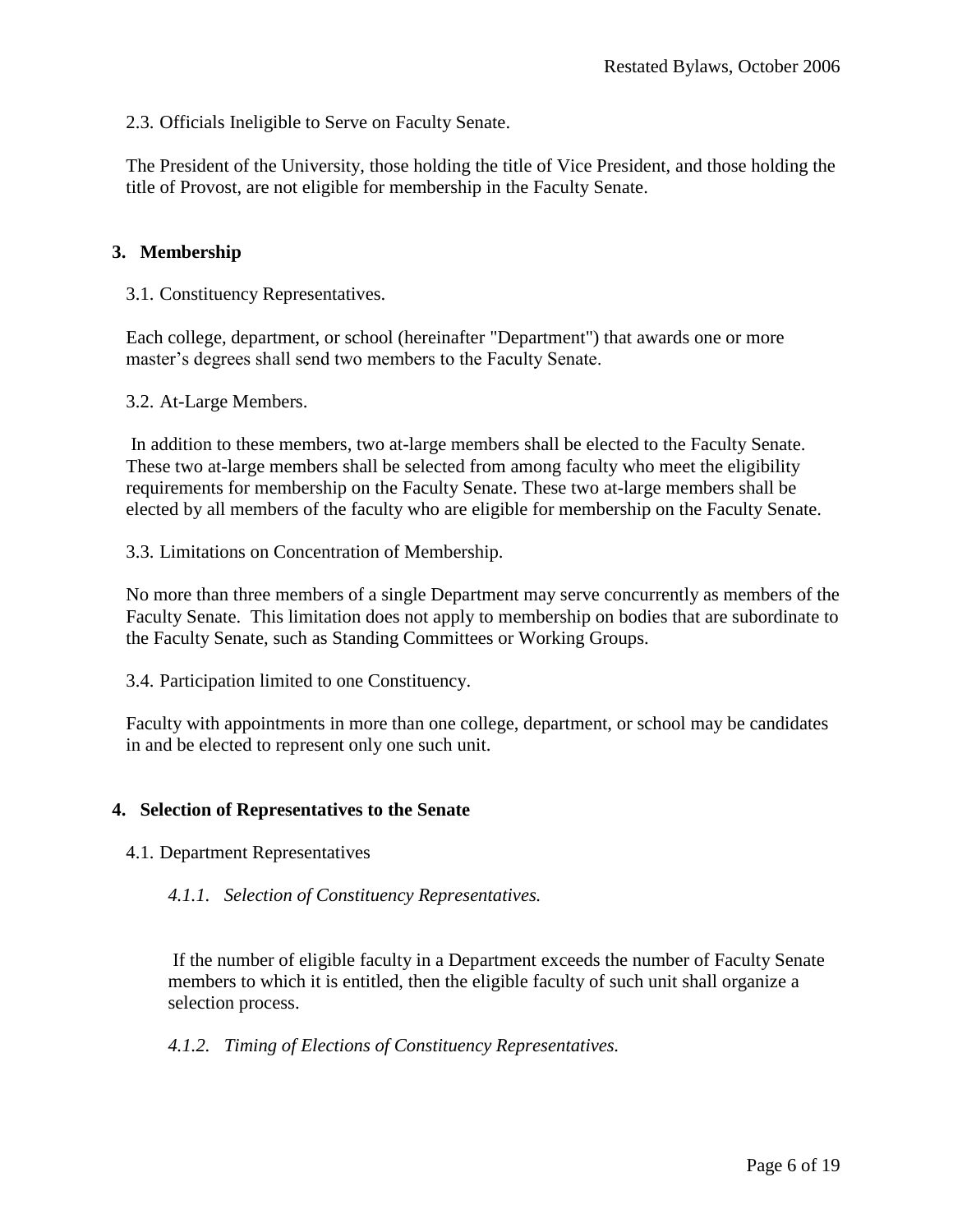Within 2 weeks after the start of the first term of the academic year, the Department shall organize a selection process for its Constituency Representatives.

## <span id="page-6-0"></span>*4.1.3. Reporting of Selections to Vice President.*

This selection process may be completed by a vote or by consensus of all eligible faculty within the Department. The Dean or head of the Department shall submit a written notice of the results of the selection process to the Vice President for recordation.

## <span id="page-6-1"></span>*4.1.4. Participation limited to one Constituency.*

Faculty with appointments in more than one Department may participate in the selection of representatives in only one such unit.

## <span id="page-6-2"></span>*4.1.5. Vacancies.*

If a Department fails to fill the seats allocated to it, the vacant seat(s) will remain open until the Department is able to fill it.

#### <span id="page-6-4"></span><span id="page-6-3"></span>4.2. At-large Members

#### *4.2.1. Selection of At-Large Members.*

Within two weeks after the selection of constituency representatives to the Faculty Senate, eligible faculty shall nominate at-large members to the Faculty Senate from among those eligible faculty who have not already been selected.

## <span id="page-6-5"></span>*4.2.2. Organization and Scheduling of Elections.*

The Election Organizer shall be the Chair of the Senate The Election Organizer shall coordinate elections and announce the results of the elections. In the event the Chair is unable to perform this responsibility, the Election Organizer shall be the Vice Chair, or in his/her inability to serve, the Vice President of the University. The entire election process should be completed within two weeks.

#### <span id="page-6-6"></span>*4.2.3. Nominations.*

Nominations for at-large members may be sent in writing or via e-mail to the Election Organizer. Because nominations can only be accepted from eligible faculty, the nominations may not be anonymous.

## <span id="page-6-7"></span>*4.2.4. Acceptance of Nomination.*

Following the nomination period, those nominated shall indicate in writing or via e-mail to the Election Organizer their willingness to stand for election and, if elected, to serve on the Faculty Senate.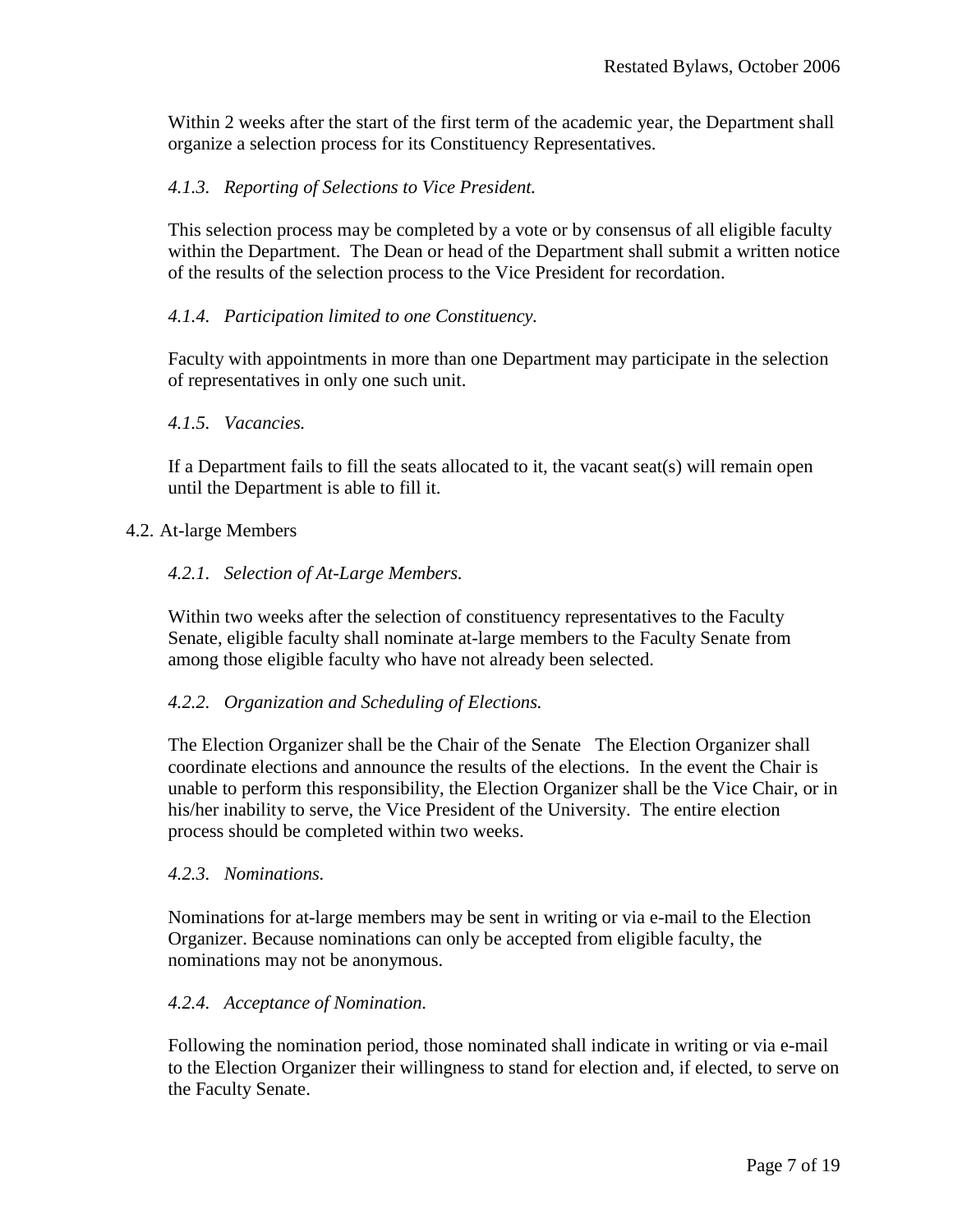## <span id="page-7-0"></span>*4.2.5. Elected by Plurality.*

<span id="page-7-1"></span>The two candidates who receive the most votes each shall be elected to the two at-large seats on the Senate.

## *4.2.5.1. Ties.*

In the event that three or more candidates are tied as the top vote recipients in the first round, a second round of voting will be held to choose from among the group of tied candidates. In the case that a tie exists among candidates for the second at-large representative, the candidate with the most votes is elected to one at-large seat and a runoff shall be held for candidates tied in vote tally for the second at-large seat. In the event that the runoff voting results in a tie, the choice of at-large representatives from among the candidates tied for the highest number of votes shall be determined by drawing lots, resulting in a randomized selection process for this seat.

## <span id="page-7-2"></span>*4.2.6. Announcement of Results.*

The results and the tally of votes of the at-large elections shall be published on the Faculty Senate web site and made available to eligible AUA faculty.

## <span id="page-7-3"></span>4.3. Resignation and Replacement of Members.

When a Faculty Senate seat becomes vacant, the Department entitled to representation through the vacated seat shall select/elect a replacement within two weeks of the vacancy. If the vacancy is for at-large representative, then the Election Organizer shall organize a new election to fill that position.

## <span id="page-7-4"></span>**5. Member: Term, Duties, Categories**

<span id="page-7-5"></span>5.1. Term.

Members of the Faculty Senate serve until the election of the next Faculty Senate.

## <span id="page-7-6"></span>5.2. Duties.

Members of the Faculty Senate serve as the voice of the faculty and act in the best interests of the University. Members are not selected/elected to serve as the voice of the Department to which they belong.

## <span id="page-7-7"></span>*5.2.1. Reporting to Department.*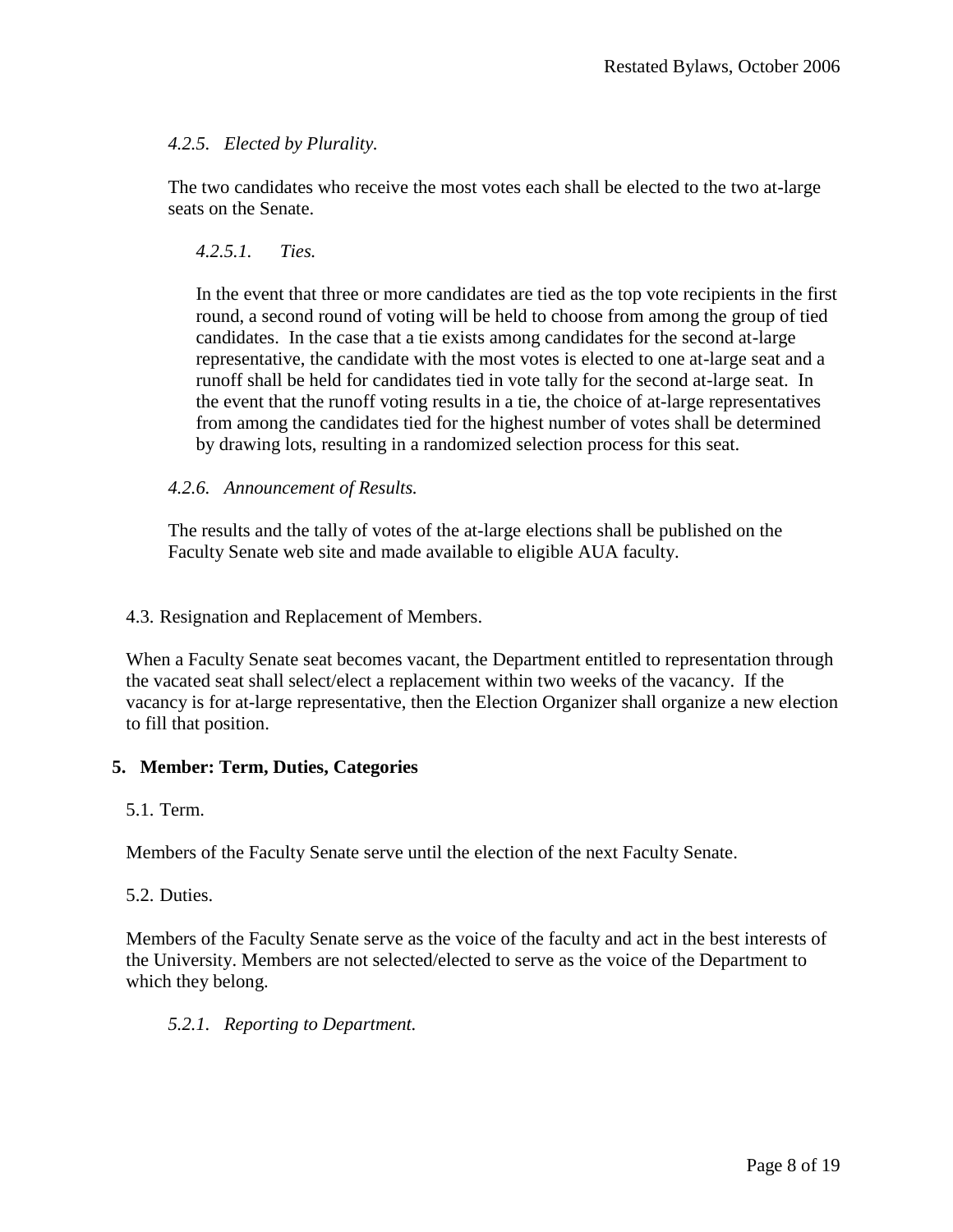Faculty Senate members from each Department shall inform their Departmental constituent faculty about the activities of the Faculty Senate and shall notify them when a meeting of the Faculty Senate is scheduled.

## <span id="page-8-0"></span>*5.2.2. Attendance.*

Faculty Senate members are obligated to attend meetings regularly. Whenever practicable, they should notify the Chair of any absence in advance. Faculty Senate members should be willing and able to serve on committees and subordinate bodies of the Faculty Senate. In the event that a Faculty Senate member fails to attend more than 3 consecutive meetings without due cause that member shall be deemed to have resigned and a replacement shall be selected in accordance with the procedures set forth above.

## <span id="page-8-1"></span>5.3. Resignation.

A member who wishes to resign from the Faculty Senate must formally notify the Chair in writing. The Chair must make the written notification available to all members of the Faculty Senate not later than the next scheduled meeting of the Faculty Senate. All such written communications shall become part of the permanent record of the Faculty Senate.

## <span id="page-8-2"></span>5.4. Ex-Officio Members.

The Faculty Senate invites participation from the following ex-officio members: the President of the University, those holding the title of Vice President, and those holding the title of Provost. Ex-officio members shall not be entitled to vote.

<span id="page-8-3"></span>5.5. Non-member Participation.

Any member of the AUA community may attend Faculty Senate meetings. These attendees are entitled to speak at the meeting upon recognition by the Chair and are to be afforded the same opportunity to propose items for the agenda of the Faculty Senate to the Faculty Senate Executive Committee.

## <span id="page-8-4"></span>**6. Officers and Duties**

<span id="page-8-6"></span><span id="page-8-5"></span>6.1. AUA Senate Officers

*6.1.1. Chair.*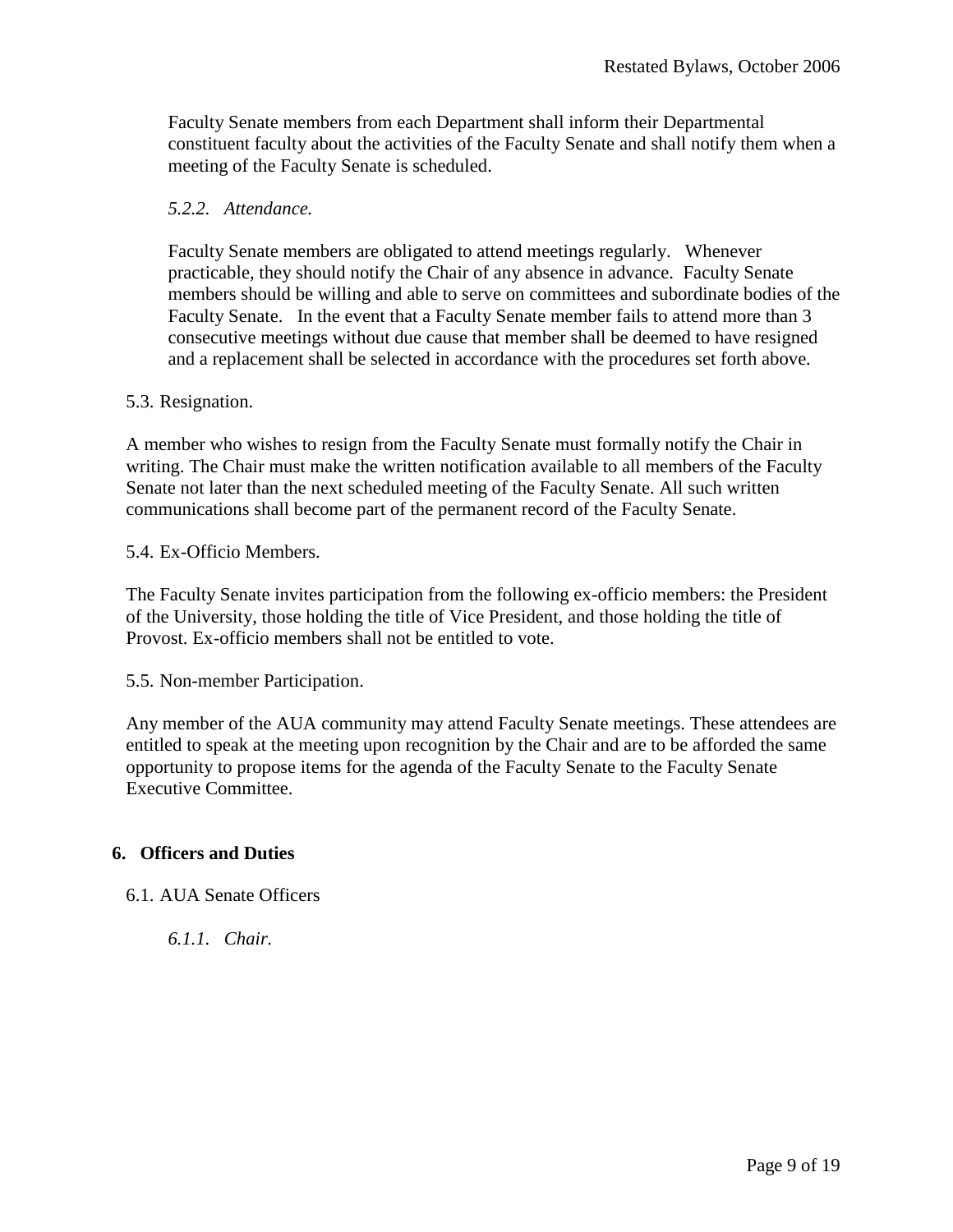The Chair of the Faculty Senate shall preside over all meetings of the Faculty Senate, convene regular and special meetings of the Faculty Senate, announce the time and location of those meetings and to give reasonable notice thereof to the AUA community; preside at meetings of the Faculty Assembly; and represent the Faculty Senate with respect to any matter within the jurisdiction of the Faculty Senate or as requested by the Board of Trustees or President.

## <span id="page-9-0"></span>*6.1.2. Vice Chair.*

The Vice Chair of the Faculty Senate shall assume the duties of the Chair whenever the Chair is unable to serve.

## <span id="page-9-1"></span>*6.1.3. Parliamentarian.*

The Parliamentarian of the Faculty Senate shall rule on points of order with respect to the conduct of meetings. The Parliamentarian shall monitor the activities of the Faculty Senate to ensure that its activities are conducted in accordance with the Faculty Senate By-Laws, advise members of the Faculty Senate whenever the conduct or proposed conduct of the Faculty Senate appears to be at variance with its By-Laws; and offer guidance to the Faculty Senate to ensure that it is aware of the relevant procedural guidelines that are expressed in Robert's Rules of Order.

## <span id="page-9-2"></span>*6.1.4. Secretary.*

The Secretary of the Faculty Senate shall communicate with members of the Faculty Senate on behalf of the Chair. The Secretary shall maintain the minutes and records of meetings of the Faculty Senate, perform such other duties relevant to the business of the Faculty Senate upon request of the Faculty Senate or its Chair.

## <span id="page-9-3"></span>6.2. Executive Committee.

The Executive Committee of the Faculty Senate shall consist of the Chair, the Vice-Chair, the Secretary and the Parliamentarian. The Senate may decide to increase the membership of the Executive Committee.

## <span id="page-9-4"></span>*6.2.1. Purpose.*

The Executive Committee exists in order to facilitate the business of the Faculty Senate between meetings of the Faculty Senate, by participating in meetings with administrative representatives of the University, by preparing issues and materials for consideration by the full Faculty Senate, and by performing research and other work in furtherance of the work of the Faculty Senate.

## <span id="page-9-5"></span>*6.2.2. Executive Committee Action.*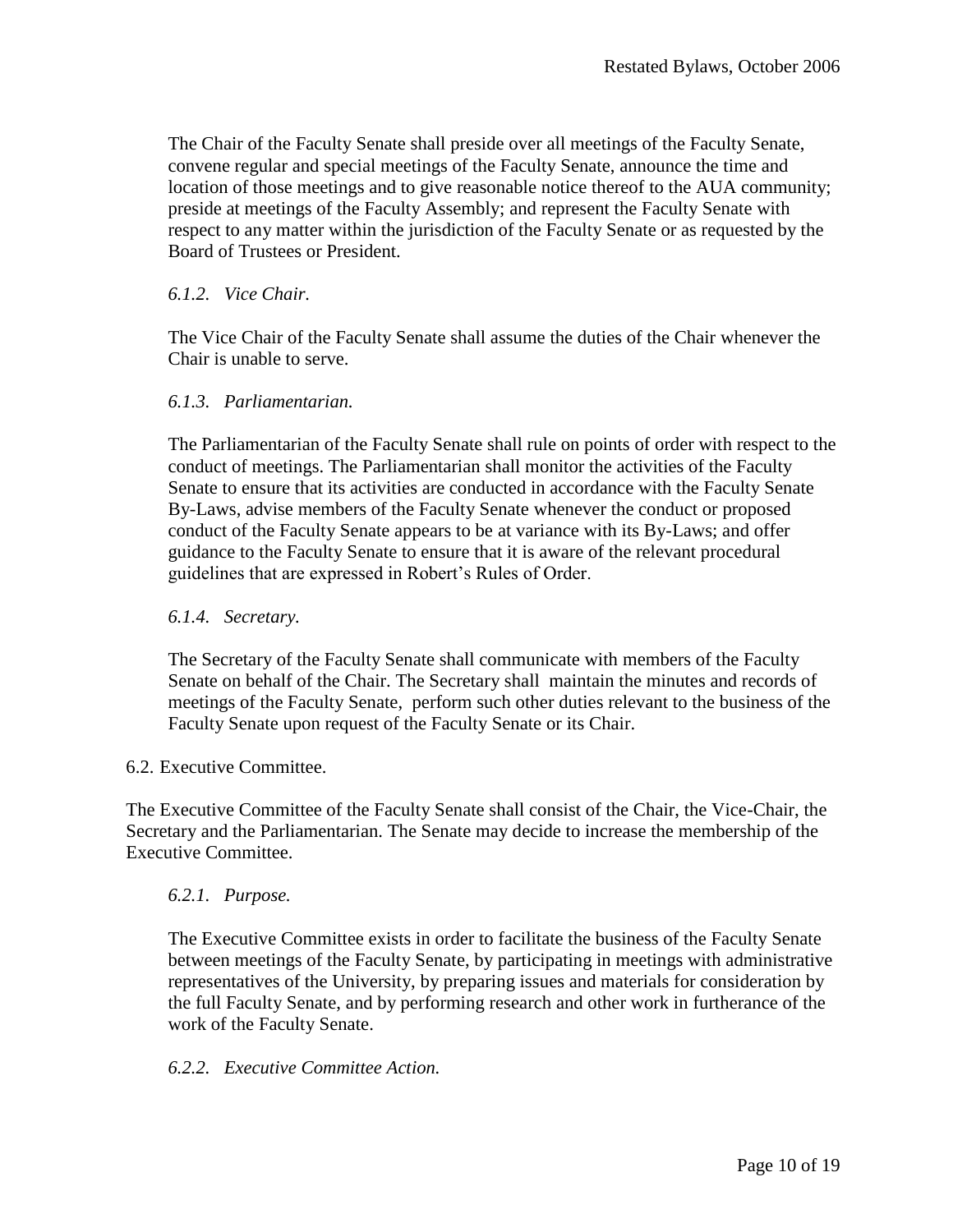The Executive Committee shall, as soon as practicable after taking any action to facilitate the business of the Faculty Senate (but not later than at the next regular meeting of the Faculty Senate), inform the Faculty Senate of its activities so that the full Faculty Senate may discuss them and may ratify or reject its actions or recommendations.

## <span id="page-10-1"></span><span id="page-10-0"></span>6.3. Election of Officers and Term of Office

#### *6.3.1. Election.*

The Chair, Vice Chair, Secretary, and Parliamentarian of the Faculty Senate shall be elected by the Faculty Senate by majority vote of the ballots cast. Elections for Faculty Senate Officers shall be held at the first meeting of the academic year following election/selection of the new Faculty Senate.

#### <span id="page-10-2"></span>*6.3.2. Term.*

The term of office for the Chair, Vice Chair, Secretary, and Parliamentarian shall each expire upon the election of the next Faculty Senate.

#### <span id="page-10-3"></span>6.4. Vacancies in Offices.

Vacancies in offices may occur when an officer resigns or when the Faculty Senate has voted to replace an officer through a removal process.

#### <span id="page-10-4"></span>*6.4.1. Removal.*

For good cause shown, and upon two-thirds vote of the Faculty Senate members who are present, the Faculty Senate may remove an officer from office. The removal of an officer for good cause shall not, by that vote alone, impair the ability of the officer to remain as a member of the Faculty Senate or to participate in meetings.

## <span id="page-10-5"></span>*6.4.2. Good Cause.*

By way of example, but not limitation, "good cause" for removing an officer shall include: neglect of duties as prescribed in these by-laws; abuse of authority of the office by acting outside the scope of duties as prescribed in these by-laws; acting in bad faith in the performance of one's duties; intentional misrepresentation of the work of the Faculty Senate or of its activities; intentional misrepresentation of the conduct, opinions, or abilities of Faculty Senate members; the bad faith misrepresentation of one's authority as an officer; misconduct that brings shame or disrepute to the Faculty Senate or its members; using an office of the Faculty Senate for personal gain; or other misconduct that impairs the ability of the officer to function and conduct business.

## <span id="page-10-6"></span>**7. Parliamentary Procedures and Conduct of Meetings**

## <span id="page-10-7"></span>7.1. Quorums and Conduct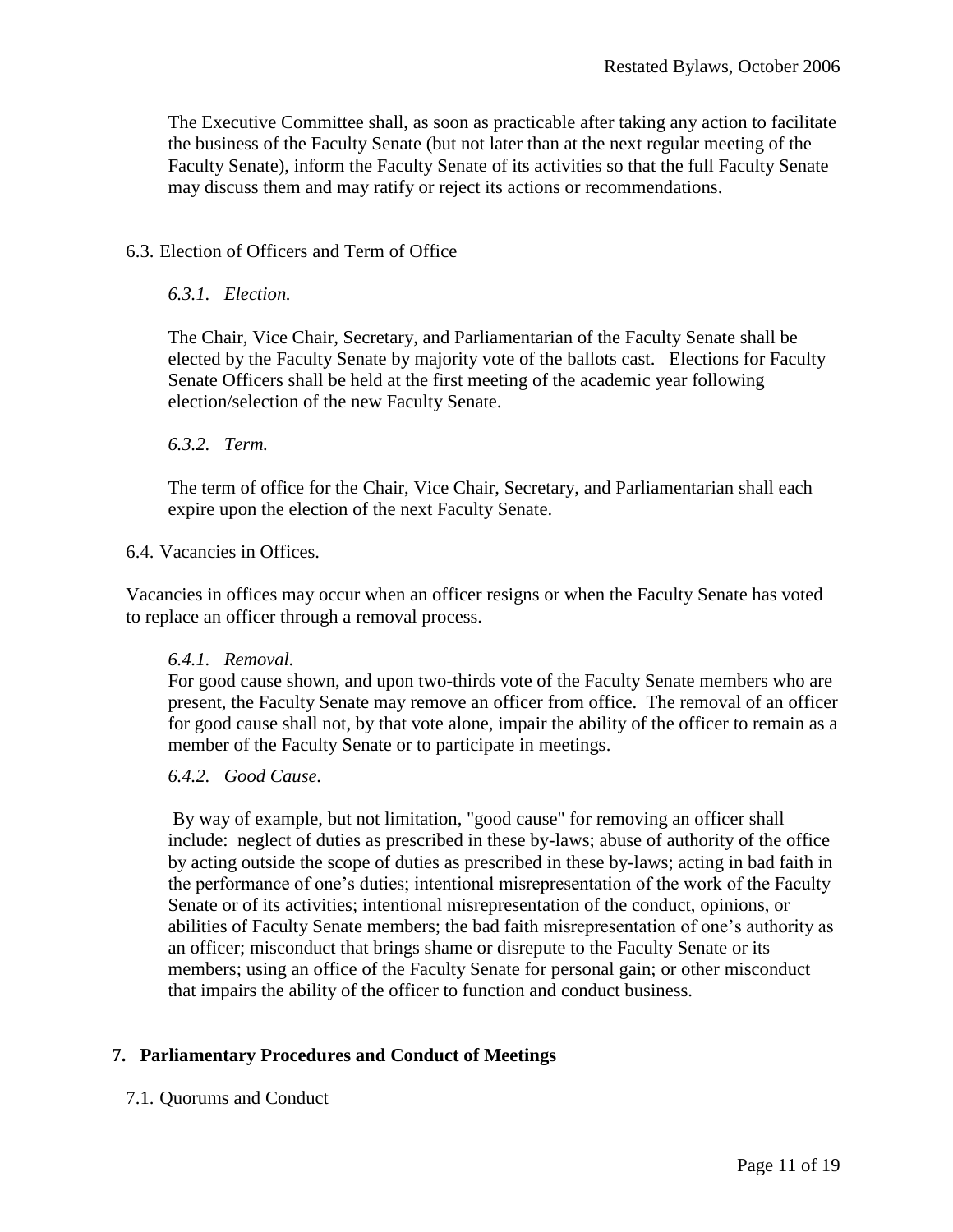## <span id="page-11-0"></span>*7.1.1. Quorum.*

A quorum for a meeting shall exist when a simple majority of the voting members of the Faculty Senate are assembled.

## <span id="page-11-1"></span>*7.1.2. Meetings in person or via telecommunications.*

Meetings may take place in person or by electronic means such as through teleconferencing, e-mail or the Internet. The Faculty Senate acknowledges that electronic meetings are especially important when urgent matters arise and physical meetings of the members are impracticable.

## <span id="page-11-2"></span>*7.1.3. Procedures.*

Faculty Senate meetings will be conducted collegially and informally as an academic body. At the request of any member at any time, parliamentary procedure will be observed. The rules contained in *Robert's Rules of Order, Newly Revised*, shall govern the Senate in all cases to which they are applicable, and in which they are not inconsistent with the By-Laws or the special Rules of Order of this Senate.

## <span id="page-11-3"></span>*7.1.4. Closed Sessions.*

Meetings of the Faculty Senate or portions thereof may from time to time be closed to the public at the discretion of the Faculty Senate for good cause shown.

## <span id="page-11-5"></span><span id="page-11-4"></span>7.2. Minutes of Regular or Special Meetings

## *7.2.1. Minutes.*

The Faculty Senate, Faculty Senate Standing Committees, and Faculty Senate Working Groups shall keep minutes of each of their meetings.

## <span id="page-11-6"></span>*7.2.2. Form of Minutes.*

Minutes must include the names of members in attendance, a record of the discussion, and a statement of decisions made by consensus or by vote (with vote count).

## <span id="page-11-7"></span>*7.2.3. Review of Minutes.*

Draft Minutes of each of the meetings shall be disseminated to Senate members by e-mail or other effective means at least three days before the Faculty Senate meeting at which the matter shall be considered, unless otherwise decided by the Faculty Senate.

## <span id="page-11-8"></span>*7.2.4. Approval of Minutes.*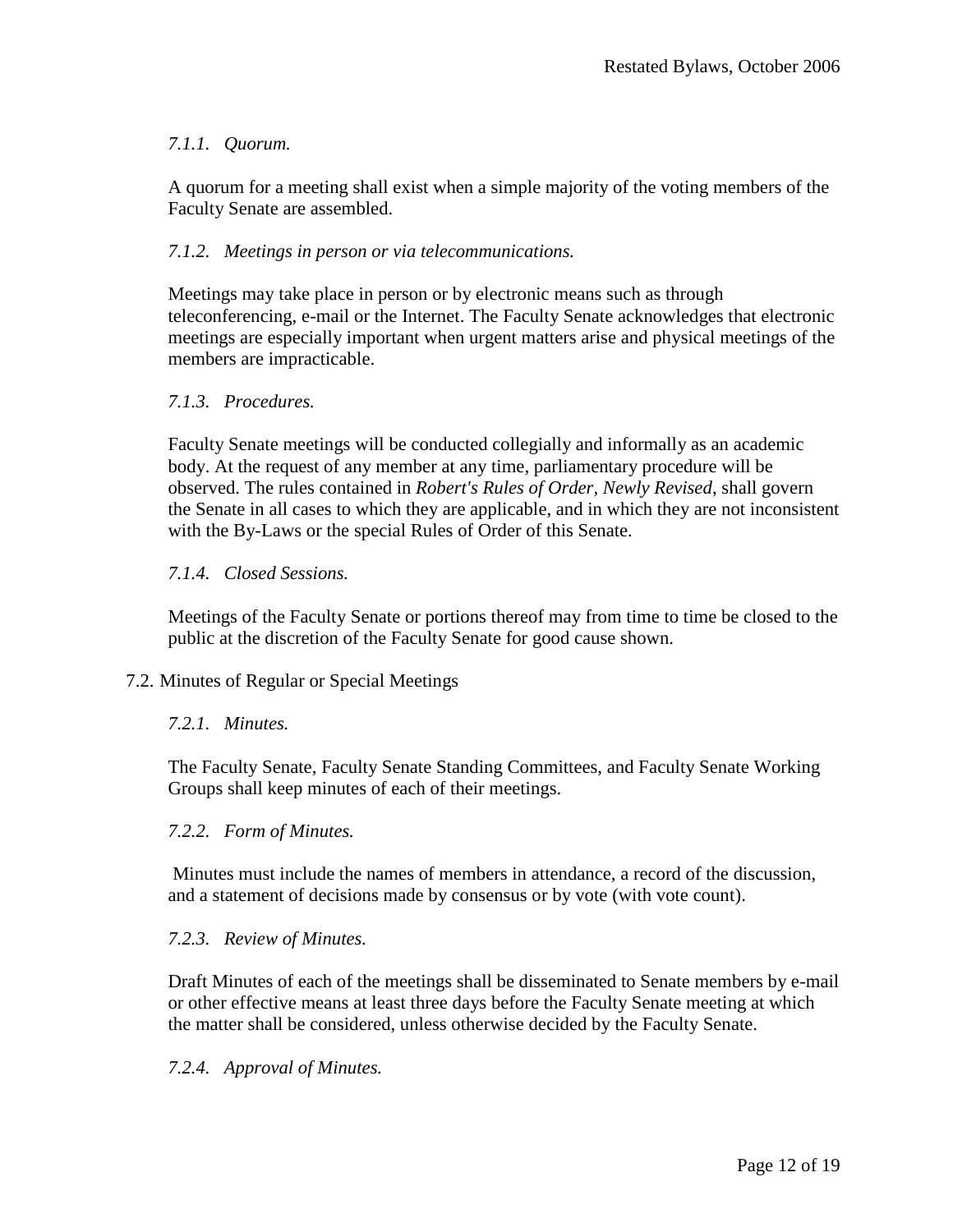Minutes of a Faculty Senate meeting, whether designated as a Regular Meeting or as a Special Meeting, must be reviewed, amended as and if necessary and approved at the next scheduled Regular Meeting or Special Meeting.

## <span id="page-12-0"></span>*7.2.5. Posting and Archiving of Minutes.*

The minutes shall be posted on the AUA website and be appropriate named and archived to permit easy access and reference to the minutes and resolutions adopted by the Faculty Senate. The minutes shall be archived annually and available either on-line or through the Faculty Senate Secretary for at least 3 years.

## <span id="page-12-2"></span><span id="page-12-1"></span>7.3. Meeting Agenda

## *7.3.1. Notice of Meeting and Agenda.*

The notice of the Faculty Senate Meeting shall include the Agenda for the meeting. .

## <span id="page-12-3"></span>*7.3.2. Approval of Agenda.*

The agenda shall be approved, as and if amended, at the beginning of the Faculty Senate meeting. The Faculty Senate shall decide whether to approve the meeting agenda, including any proposed amendments to the Chair's version of the proposed agenda, immediately after it acts upon the Chair's request for a vote on the approval of the minutes of the previous meeting.

## <span id="page-12-4"></span>**8. Decisions and Resolutions and Voting Procedures**

## <span id="page-12-5"></span>8.1. Right to Vote.

Except as otherwise provided in these By-Laws, as may from time to time be amended, each voting member of the Faculty Senate must be provided with an opportunity to vote to approve or reject any final decision or policy recommendation that the Faculty Senate proposes to make to the President of the University. A voting member of the Faculty Senate may cast a ballot by proxy as provided below.

## <span id="page-12-6"></span>8.2. Method.

All votes of the Faculty Senate are open, except for the election of officers.

## <span id="page-12-7"></span>8.3. Decision-making by Consensus.

The Faculty Senate may make decisions by consensus of its members, and all members may participate in such decisions. A consensus exists when all members support the decision or action. Consensus is not a compromise because members work to seek mutual understanding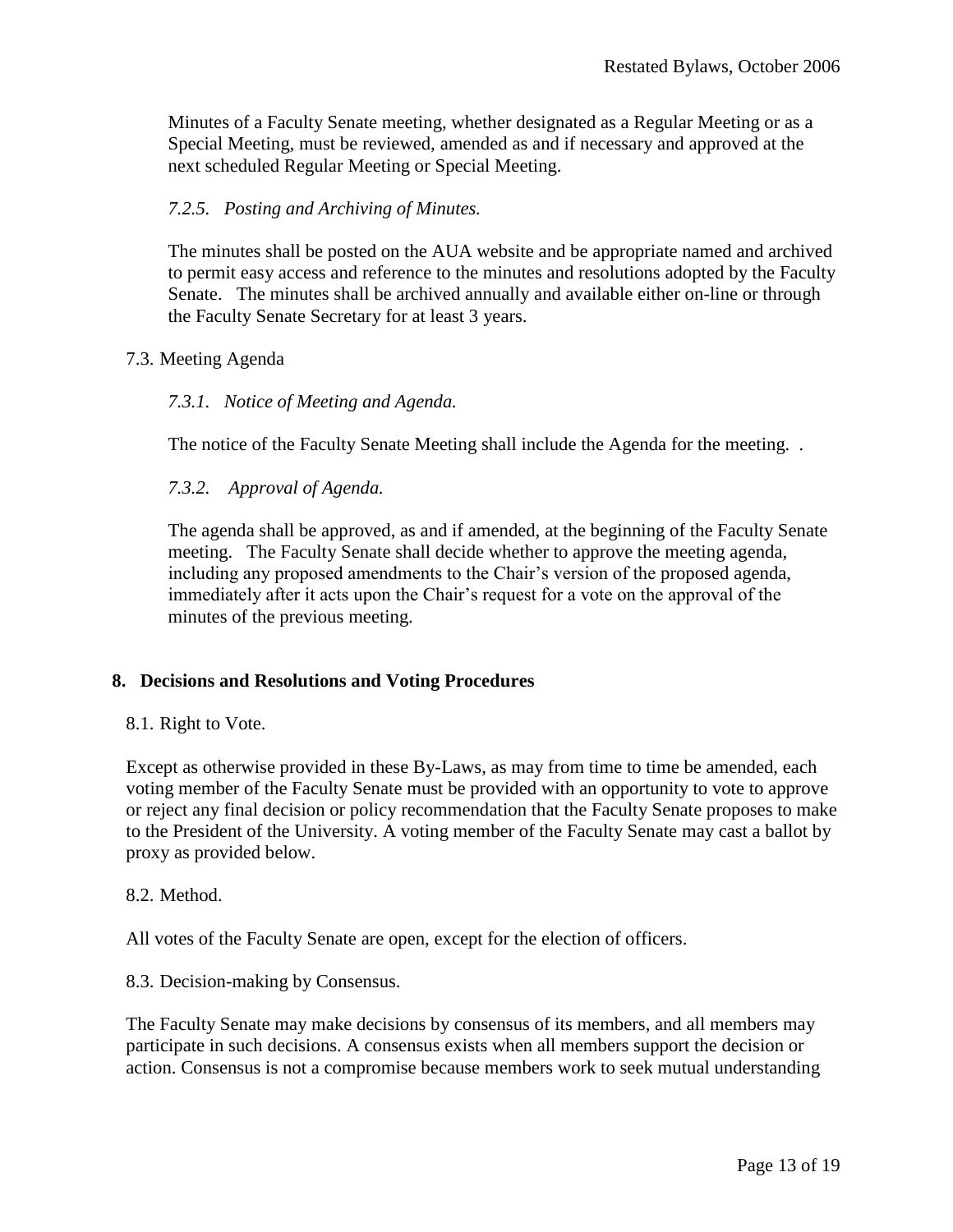and agreement on the decision. Thus, a consensus is an agreement by all members of the group, rather than by a majority or by a select group of representatives.

<span id="page-13-0"></span>8.4. Decision-making by Simple Majority Vote.

In the absence of a consensus, and in all matters related to University policies, resolutions or decisions, a majority decision of voting members attending the Faculty Senate meeting is required, unless otherwise expressly required by these By-Laws.

<span id="page-13-1"></span>8.5. Ties.

The Chair of the Faculty Senate votes only in the event that it is necessary to break a tie.

<span id="page-13-2"></span>8.6. E-Voting, Voting by Correspondence.

By resolution of the Faculty Senate or decision of the Executive Committee, the Faculty Senate may vote via e-mail. The final text of any such resolution must be circulated to all Faculty Senate Members and voting must conclude not sooner than 3 or more than 5 days after the resolution is circulated. Votes shall be cast by Faculty Senate Members via e-mail to the Faculty Senate Chair. In the event that a member is unable to vote by e-mail, the vote may be delivered in writing via fax, post, courier or in person during the voting period.

<span id="page-13-3"></span>8.7. Proxies.

A voting member in attendance at a meeting for at least thirty minutes who must leave the meeting before its scheduled end, may, by written notice to the Chair, give his/her vote to another member in attendance. A voting member may receive only one proxy vote under this rule. The proxy shall expire upon adjournment of the meeting.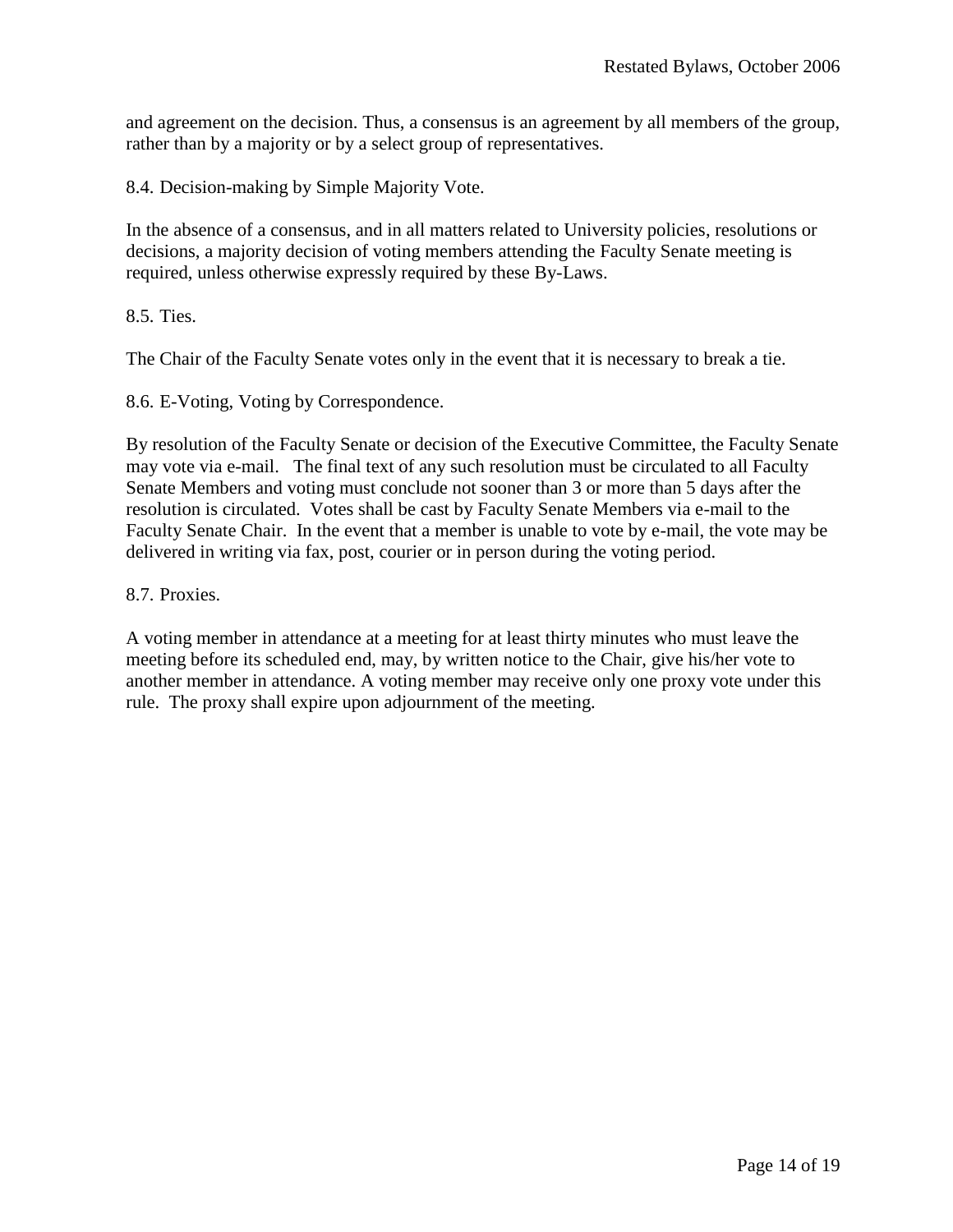## <span id="page-14-0"></span>**9. General Faculty Assemblies**

## <span id="page-14-1"></span>9.1. Frequency. Purpose.

The Senate shall call a General Faculty Assembly of the whole AUA faculty on a regular basis at least once per year. All faculty shall be invited to participate in the General Faculty Assembly and to actively deliberate on Senate matters. The purposes of the General Faculty Assembly are to provide a forum for the widest possible faculty discussions on matters pertaining to academics and the faculty and to inform the faculty about the work of the Senate.

## <span id="page-14-2"></span>9.2. Agenda.

The General Faculty Assembly shall be open to all AUA faculty. Any AUA faculty member may propose an agenda item. Matters for inclusion in the agenda of an Assembly must be submitted to the Senate Chair no later than the Faculty Senate meeting prior to the schedule General Faculty Assembly. The final agenda for the General Faculty Assembly shall be approved by the Senate and published at least one week before the Assembly.

## <span id="page-14-3"></span>9.3. Rules.

The rules of the Senate apply to General Faculty Assembly discussions.

## <span id="page-14-4"></span>**10. Senate Calendar**

## <span id="page-14-6"></span><span id="page-14-5"></span>10.1. Regular Meetings

## *10.1.1. Frequency.*

The Faculty Senate shall meet at least once a month during each academic quarter.] The schedule of meetings of the Faculty Senate shall be decided and announced at the beginning of each quarter of the academic year. Special Meetings shall be placed on the calendar in accordance with the provisions below.

<span id="page-14-7"></span>*10.1.2. Changing Schedule.* 

The Faculty Senate may choose to change the scheduled dates of its meetings.

## <span id="page-14-9"></span><span id="page-14-8"></span>10.2. Special Meetings

## *10.2.1. Purpose.*

The Faculty Senate may call Special Meetings in order to conduct time-sensitive business, to devote a full meeting session to the work of one Working Group, or to respond to other urgent matters.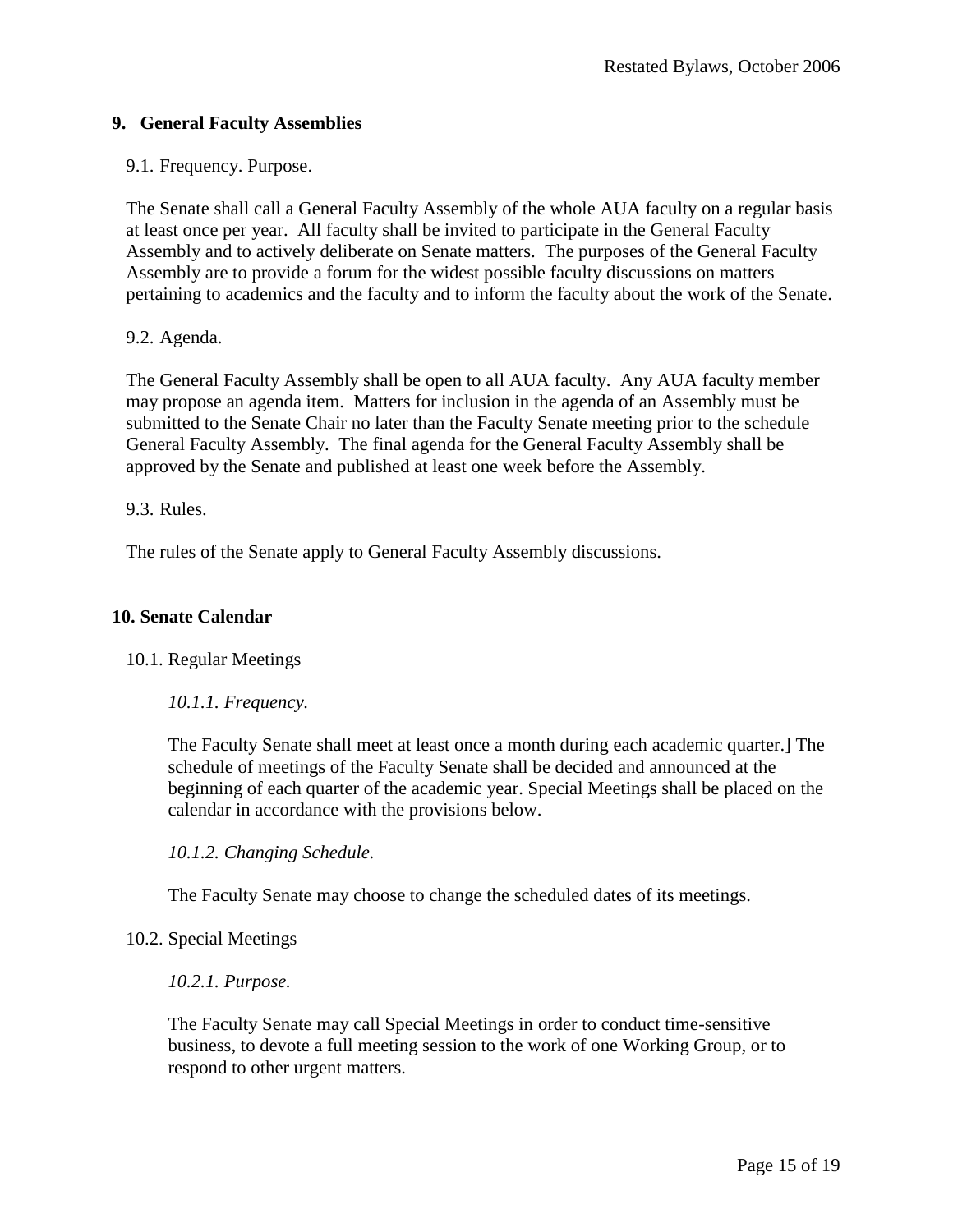## <span id="page-15-0"></span>*10.2.2. Scheduling.*

Special meetings whenever practicable shall be scheduled and announced during regularly-scheduled meetings of the Faculty Senate, but they may be scheduled and announced at any time at the discretion of the Chair when the need arises.

## <span id="page-15-1"></span>*10.2.3. Notice.*

The Chair is responsible for convening Special Meetings and for announcing the time and location of such meetings. Special Meetings shall be placed on the calendar by giving three days' advance notice. Special meetings shall be scheduled with due consideration to accommodating the schedules of members of the Faculty Senate.

## <span id="page-15-2"></span>**11. Standing Committees and Other Groups Subordinate to the Faculty Senate**

<span id="page-15-4"></span><span id="page-15-3"></span>11.1. Procedure for Establishing a Committee

## *11.1.1. Establishment.*

The Faculty Senate may establish standing committees, ad hoc committees or working groups, as needed. The Faculty Senate may not delegate its decision-making authority to such subordinate committees.  $\frac{1}{1}$ 

## <span id="page-15-5"></span>*11.1.1.1. Proposal to Establish a Standing Committee.*

A proposal to establish a standing committee shall be placed on the agenda in the same manner as any item of Faculty Senate Agenda. A proposal to establish a Standing Committee shall be adopted by 2/3 vote. The proposal shall include (1) the charge or tasks, (2) the term of service, if any, (3) size and/or bases for representation of the committee, (4) appointment of voting members and designation/selection of the chair, (5) appointment of non-voting members, provided such non-voting members are from the AUA community.

## <span id="page-15-6"></span>*11.1.2. Representation by Constituency not Mandatory.*

Unless the Faculty Senate decides to the contrary, the Standing Committee membership is not required to be based on Department representation. However, if the Faculty Senate decides that Department representation is required, the Department shall determine in a timely manner its representative on the Standing Committee.

## <span id="page-15-7"></span>11.2. Standing Committee Reports

 $\overline{a}$ <sup>1</sup> As of the adoption of these Restated By-Laws in October 2006, the Faculty Senate has two standing committees: *Curriculum Committee and Ethics and Grievance Committee*.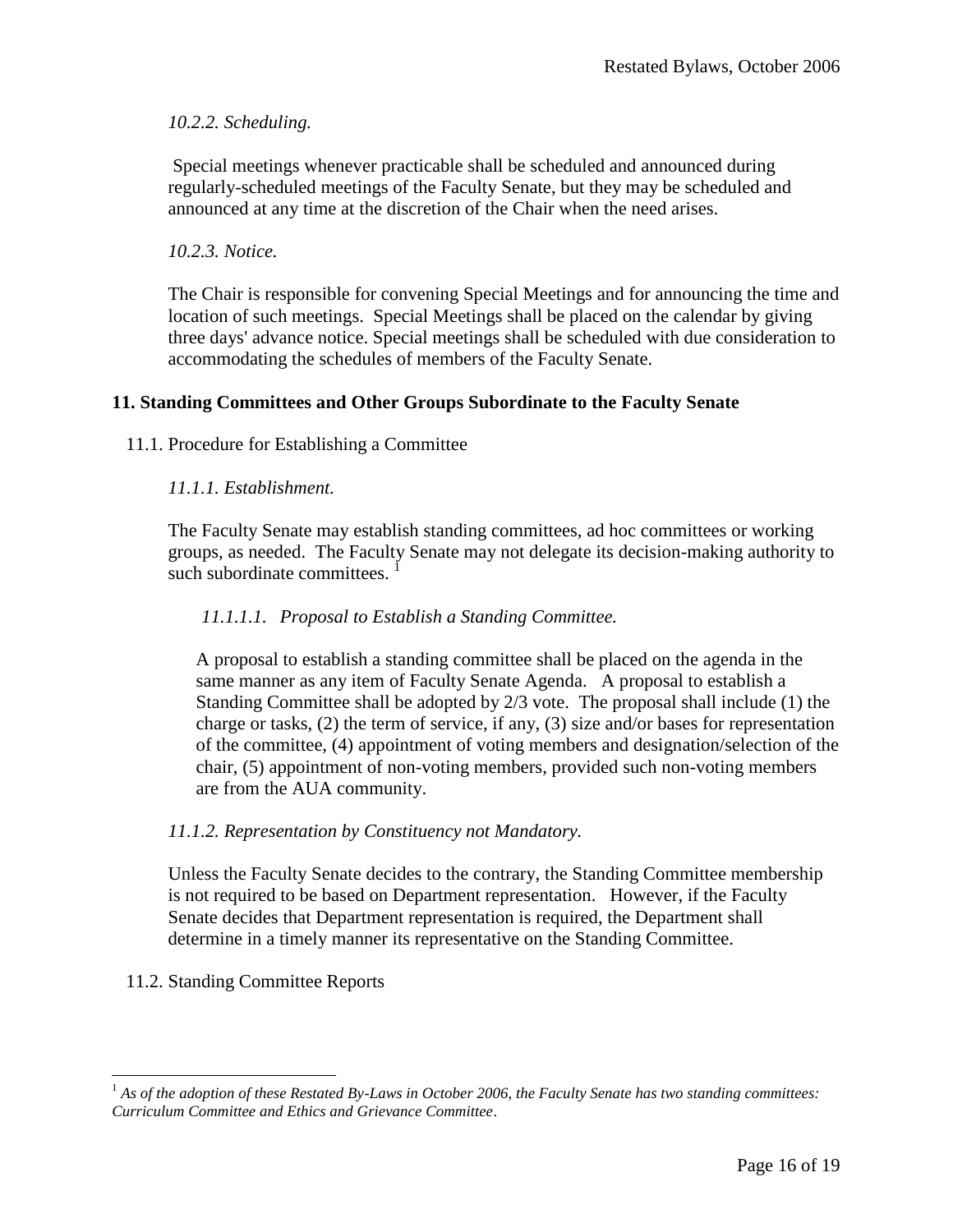Standing Committees shall report on their activities at each meeting of the Faculty Senate. Their reports may be adopted or amended by the Faculty Senate, referred back to committee, or referred to an ad hoc committee or sub-committee.

## <span id="page-16-0"></span>11.3. Removal of Committee Members.

For good cause shown, and upon two-thirds vote of the Faculty Senate members who are present, the Faculty Senate may disqualify any person from sitting on any Standing Committee without regard to the status of the person's membership (voting, non-voting, ex officio, etc.) on any Standing Committee. *By way of example, but not limitation, good cause for disqualification from a Standing Committee shall include: repeated failure to attend meetings; misconduct that brings shame or disrepute to the faculty; or other misconduct that impairs the ability of the Committee to function and conduct business.*

## <span id="page-16-1"></span>11.4. Replacing Members.

In case of vacancy, a replacement shall be selected in the same manner as the departing member was selected within a reasonable time.

## <span id="page-16-2"></span>11.5. Quorum.

For the purpose of determining a quorum for a Standing Committee meeting, only current members of the Standing Committee shall be counted.

## <span id="page-16-3"></span>11.6. Term of a Standing Committee

## <span id="page-16-4"></span>*11.6.1. Indefinite Term.*

Unless otherwise decided by the Faculty Senate at the time established, The Standing Committee is a durable committee of potentially unlimited duration. Once established by the Faculty Senate, a Standing Committee shall continue from year to year without the need for reauthorization or reinstatement or any further action by the Faculty Senate. The continued existence of a Standing Committee shall not be prejudiced by the permanent or temporary departure from the University of its members.

## <span id="page-16-5"></span>*11.6.2. Dissolution.*

Although they are of a potentially unlimited duration, Standing Committees nevertheless serve at the pleasure of the Faculty Senate and upon the expiration of the usefulness of the Standing Committee or for any other reason, the Faculty Senate may choose to dissolve it.

## <span id="page-16-6"></span>*11.6.3. Establishing Subcommittees.*

Standing Committees are entitled to form subcommittees for the purpose of performing the tasks that have been assigned to the Standing Committee. The creation of such groups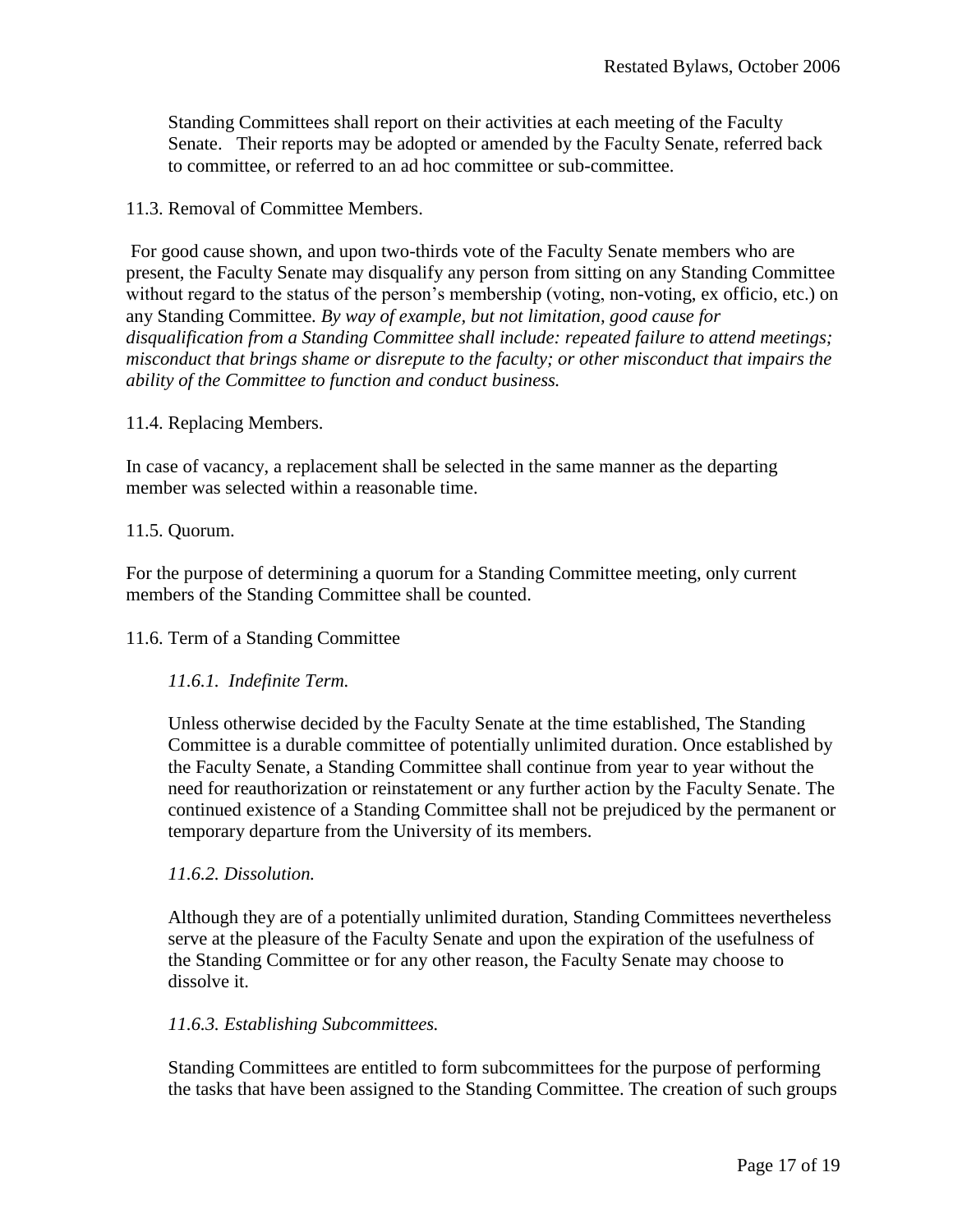shall be reported to the Faculty Senate but the groups themselves operate under the guidance of the Standing Committee. These subcommittees serve at the pleasure of the Standing Committee that created them, and may be dissolved at any time by them. They are automatically dissolved upon the expiration of the Standing Committee that created them.

#### <span id="page-17-0"></span>11.7. Procedural Rules.

Unless otherwise specified within this section, or unless waived by all members of the committee or group, the rules of the Faculty Senate apply to Standing Committees and other groups subordinate to the Faculty Senate*.*

#### <span id="page-17-1"></span>**12. Communications**

<span id="page-17-2"></span>12.1. Duty to Inform.

The officers of the Faculty Senate shall keep members of the AUA faculty informed of the current activities of the Faculty Senate and of the committees and working groups.

<span id="page-17-3"></span>12.2. Web-site for matters of Public Record.

A Faculty Senate shall maintain an Internet accessible information source as a means of communication of the Faculty Senate and as a chronicle of developments that are important to the faculty. The web-page be open to the public (e.g., calendar and announcements, Faculty Handbook and other policies, Senate members and contacts, Senate committees and working groups, and Faculty Senate minutes); provided however, that the Faculty Senate may also have information areas with access restricted to AUA faculty and selected AUA administrative officers (e.g., draft policies, resolutions, and other documents).

## <span id="page-17-4"></span>**13. Amendments to the By-Laws**

<span id="page-17-5"></span>13.1. Amendments shall be adopted in a two-step process.

Proposed amendments must be approved for consideration by a simple majority vote of the members present at the Faculty Senate Meeting and then must be ratified by a 2/3 absolute majority of the members of the Faculty Senate before going into effect.

<span id="page-17-6"></span>13.2. Proposing Amendments for Consideration.

Proposal and discussion of By-Law amendments shall be in order only if they are on the agenda circulated before a Regular or Special Meeting of the Senate.

<span id="page-17-7"></span>13.3. Approval of Proposed Amendment.